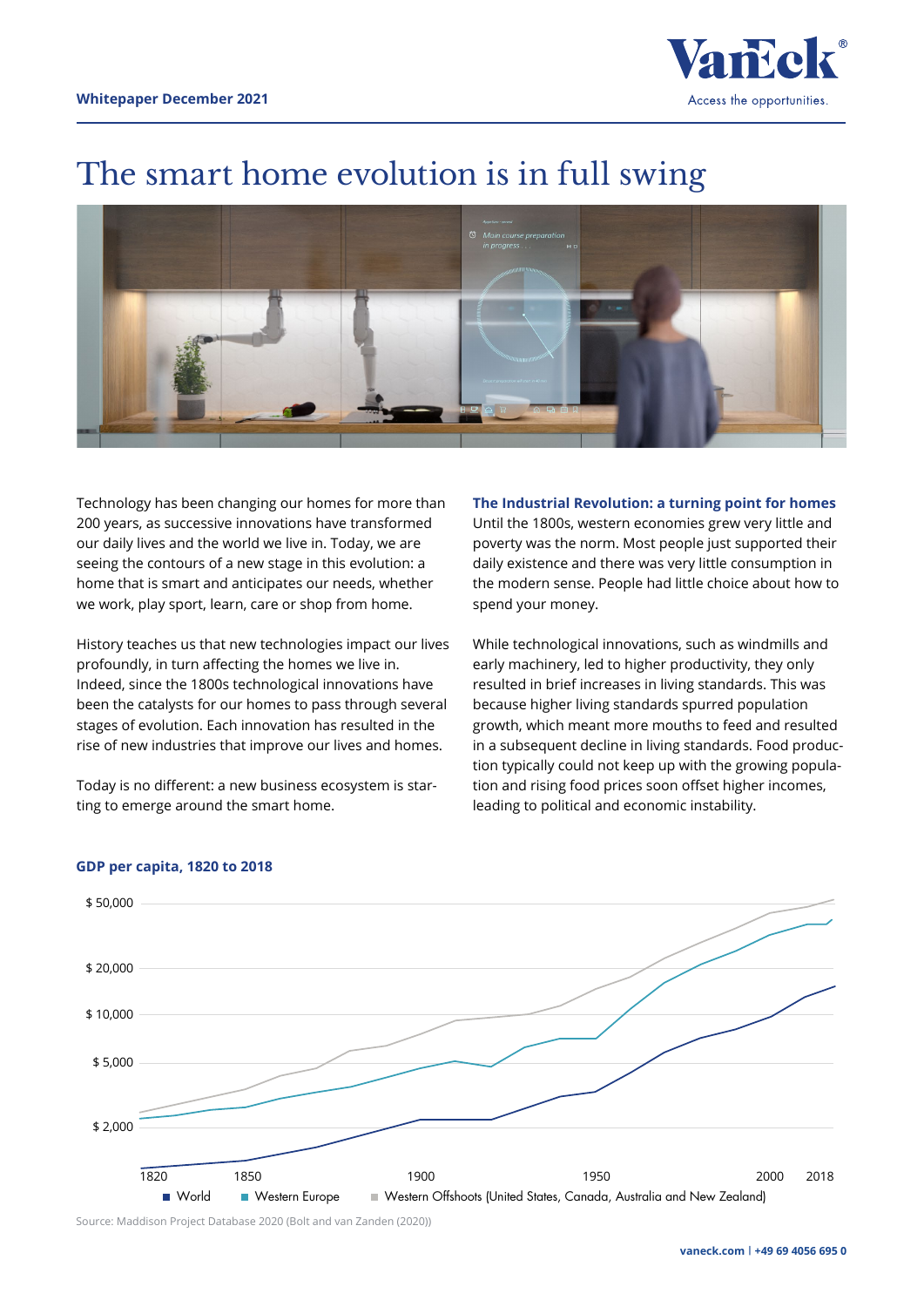Following the Industrial Revolution, for the first time populations could escape this so-called Malthusian trap.1 New technologies not only improved productivity, but also changed the way people lived. For the first time, they were able to raise their real incomes and living standards, leading to visibly improved lifestyles and better houses. Welfare improvements and more free time meant that people could buy goods and pay for services that previously were never part of their household budgets.

Moreover, as people's incomes and living standards improved, they started to have more time and money to spend on things other than bare necessities such as food and shelter. As new technologies emerged, the home's function changed, as did the amount of time spent at home. New markets and industries emerged to cater to new demands.

Since the 1800s, the home has passed through at least five major iterations, which are described in the next section. This illustrates how, since the Industrial Revolution,

technology has enabled us to change the functions of our homes. Prior to the Industrial Revolution, our homes were multi-functional spaces where we lived and worked; but since then functions have left the home as we have sought food and entertainment away from home.

Today, though, the home is returning to its roots. Broadband internet, sensors and connected devices are enabling us to return more functions to the home. In this emerging smart home, our houses will be able to anticipate our needs and fulfill multiple functions: office, gym, school, entertainment center, health center, etc.

In its ultimate form, our smart home might adjust temperature settings, background music and food intake automatically. Virtualized home environments could enable us to study or work remotely while still connecting with colleagues and students. At the end of the working day, home entertainment and ecommerce services could be enjoyed. The Smart Home ecosystem is still evolving and the possibilities are endless.

## **Moving functions out of home**



#### **Until 1800: The home workshop**

Until the 1800s, the home was as much a workshop as it was a place to live and sleep. People were mostly self-employed: they produced food and goods in and around their houses, which included farms, blacksmiths, bakeries and traditional craft workshops. Traders might buy some of their products and transport them to other areas. This rural or cottage industry was a kind of distributed factory: for example, women would spin cotton or weave textiles from their homes, selling their products in markets or to traders.



#### **1800-1900: The home farm**

Following the Industrial Revolution, work mostly shifted to factories where people (sometimes whole families) worked long shifts (see graph). Workers moved to the cities where factories were located, resulting in fast urbanization. While workers' houses were not big, those with small gardens still used them to grow food or keep hens or other productive animals. Moreover, living circumstances were far from ideal. Nevertheless, most people in the working class preferred this to the uncertainty and seasonal nature of agriculture.

From the second half of the 19th century, welfare also started to improve for the working class. They could move to emerging suburbs, where they had larger gardens. Railways made it possible to deliver fresh food into ever bigger cities. No longer needing the garden for food, gardening became a new way to spend free time.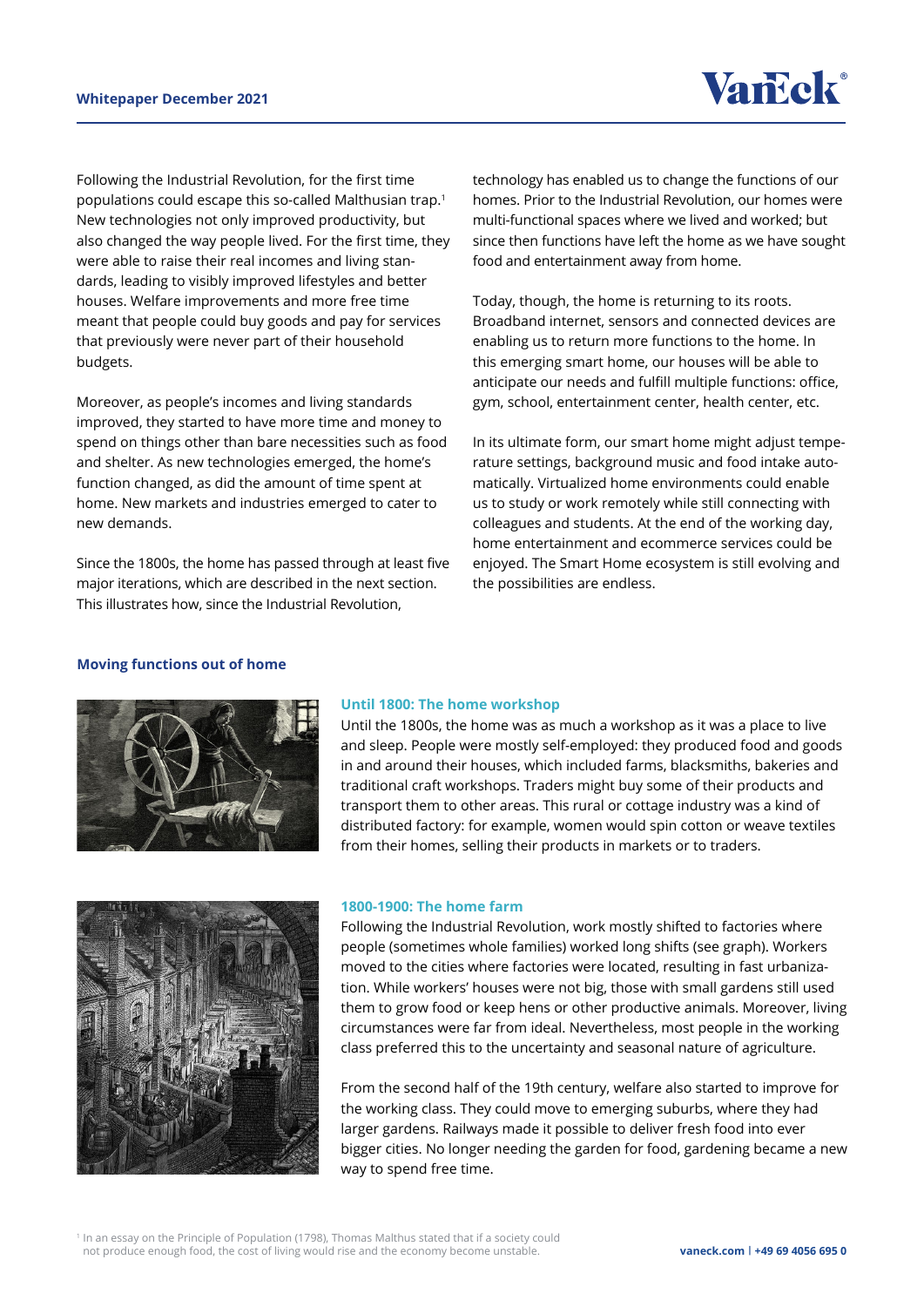



#### **Working hours in Germany, U.S. and United Kingdom 1800-2000**

Source: OECD



#### **1900-1950: The minimalist home**

From the start of the 20<sup>th</sup> century, higher incomes and more free time gave rise to new forms of out-of-home entertainment (e.g. cinemas, variety theatres and amusement parks). Moreover, greater mobility enabled by new forms of transport – such as the bicycle, tram and car – made it possible to find entertainment further away from home. Combined, these developments turned the home into a place where people merely ate and slept.

The house itself, however, became more comfortable with electric lights, gas cookers, refrigerators and central heating. Other appliances such as electric irons, fans, toasters, washing machines and vacuum cleaners made it easier and less time consuming to run a household, further increasing free time. Studies show that between 1900 and 1970, hours spent on household chores dropped from 58 hours per week to 18.

#### **Percentage of income spend on entertainment**



Source: David, Paul, and Peter Solar. 1977. A Bicentenary Contribution to the History of the Cost of Living in America. Research in Economic History 2: 1-80.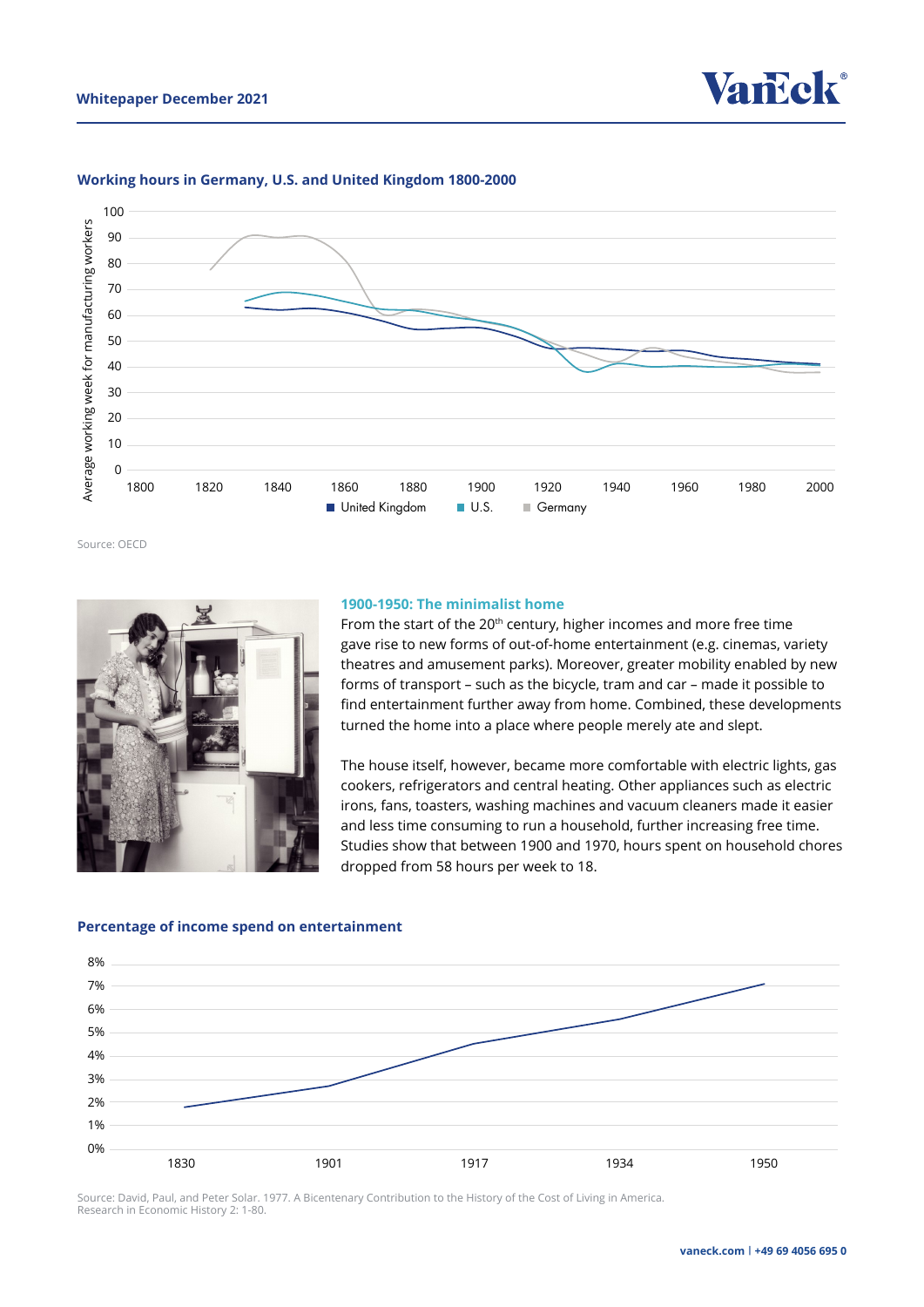

### **Houses became more comfortable**

|      | <b>Households with</b><br>a refrigerator (%) | <b>Households with a</b><br>washing machine (%) | <b>Households with a</b><br>vacuum cleaner (%) |
|------|----------------------------------------------|-------------------------------------------------|------------------------------------------------|
| 1920 | 1%                                           | 8%                                              | 9%                                             |
| 1930 | 8%                                           | 24%                                             | 30%                                            |
| 1940 | 44%                                          |                                                 |                                                |
| 1950 | 80%                                          |                                                 | 54%                                            |

Source: From Luxury to Necessity, p. 89

#### **Bringing functions back to the home**



#### **1950-2000: The comfy home**

In the previous home iteration, electrical appliances improved home comfort, but radio, TV and telephones brought this up a notch. These devices made it possible to enjoy entertainment at home at a lower price than going out, for instance to the cinema. The living room became the TV room and people started to spend most of their leisure time behind their front doors. Moreover, these devices gave rise to a multibillion dollar media industry devoted to producing content and selling advertising.



#### **From 2000: The smart home**

With the emergence of broadband internet, PCs and smartphones, the home became fully connected. New connections allowed users to communicate and cooperate with the world outside, while controlling all sorts of appliances and devices within the home, such as for climate control or entertainment. As a result, the home started to regain long-lost functions and develop new ones. Digitalization allows us not only to work from home once more, but also to shop, attend classes and provide care for each other. Our homes are even becoming sustainable energy generators, as well as places where we produce digital content that we can share with the world.

More recently, we have seen how the addition of intelligence – for instance in the form of smart speakers, smart home hubs or networks of sensors – enables us to develop genuinely smart homes. These technologies lead to a full integration of different applications and services, which communicate with each directly, so dramatically increasing our comfort.

The implications of this intelligent, connected home are broad, touching all aspects of our daily lives. Accelerated by the pandemic, the home is once again becoming the center of everyday life and work. Networks, automation and autonomous systems blur boundaries between home and the outside world. In this increasingly virtual world, technology enables almost every aspect of our lives to be conducted from the home.